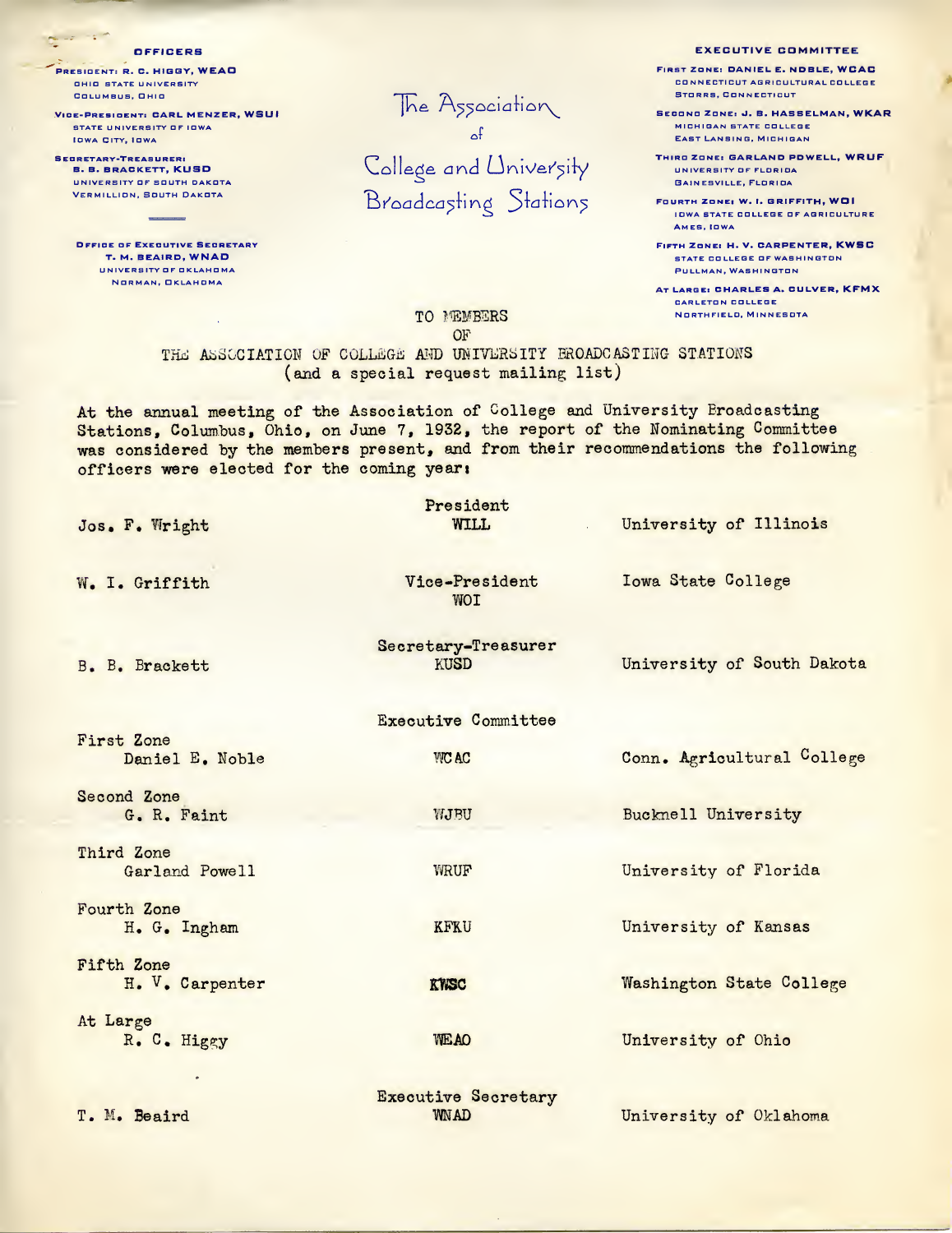## A WORD FROM THE NEW PRESIDENT

I appreciate very much the honor of heading the association and ask that each of you help in every possible way to make our efforts for the coming year bear fruit. There are many things to do, but an official announcement of what we have in mind will not be forthcoming until early in the fall. In the meantime, I want to leave the following remarks for vour consideration.

The inference voiced repeatedly during the past two or three years by our commercial friends, not only at radio hearings but more frequently in the radio press, that educational stations are not doing a good job because a good job is impossible even by a smaller station unless a large sum of money is spent, is an erroneous one that needs some denial.

These statements are invariably based on judgments which follow the reading of budget figures as presented by the various educational institutions.

The fact that an educational institution spends only \$1500 or \$3000 (some spend many times this amount) to do a nine months' job is no more a criterion of what it accomplishes than it would be for us to accept the fact that because \$60,000 is spent by a chain in producing one program it is 100% perfect.

This impression concerning educational stations has come about through a lack of knowledge on the part of those not familiar with educational broadcasting and more particularly with the budget systems - of educational institutions. They do not take into consideration, at least for the purpose of argument, that educational stations pay nothing for talent and in most cases not even a charge is made against the radio operating funds for salaries. Last year, to cite our own case as an example, the University's budget showed a total charge against the radio station for \$3950. Only  $$600$  of this was included in the salary item. A true picture would have shown that by charging one-fourth of the time of the Director and one-fourth the time of the Assistant Director to the salary item, the salary expense alone would have exceeded \$2600. If we add to this another item which takes care of those people working at the radio station but who are not on regular University appointment, another \$1,000 would be added to this figure, or a total of \$3600. It just so happens that educational budgets for the most part are not made up in the way as are those of commercial stations.

The talent item would amount to a considerable sum if we found it necessary to pay for that item in the same manner that the commercial stations do. These short educational talks that a certain portion of the listening public seems to enjoy (whether our commercial friends believe it or not) have some value and I can prove it by just this one instance. One of our staff members has been giving a series of talks which has been so well liked that a commercial advertiser has offered the gentleman \$600 apiece for a series of twelve ten-minute talks. In my opinion the discussions of this man were no better than those of most of our other speakers. Is it entirely wrong then to assume that if these talks are worth \$600 apiece to this commercial advertiser that they should be worth at least a tenth as much to us - or \$60 apiece? Over our own station during the past year we have given 493 talks which, figured at the rate of \$60, would be worth \$29,580. Likewise, I might show you that were it necessary for us to pay for the musical talent which is available to us, we could easily have spent some \$20,000 for that item alone.

Just on the above few items, therefore, my budget might have read \$53,180 instead of \$3950. This is without all consideration of maintenance and depreciation and of such operating costs as operators and announcers. All such personnel are students who receive the student rate of fifty cents an hour for the time actually spent. Neither does the above amount include anything for the expense of office and building rentals, heat, light, correspondence, and the hundred and one other little things that go to make up the average operating cost sheet of a commercial station.